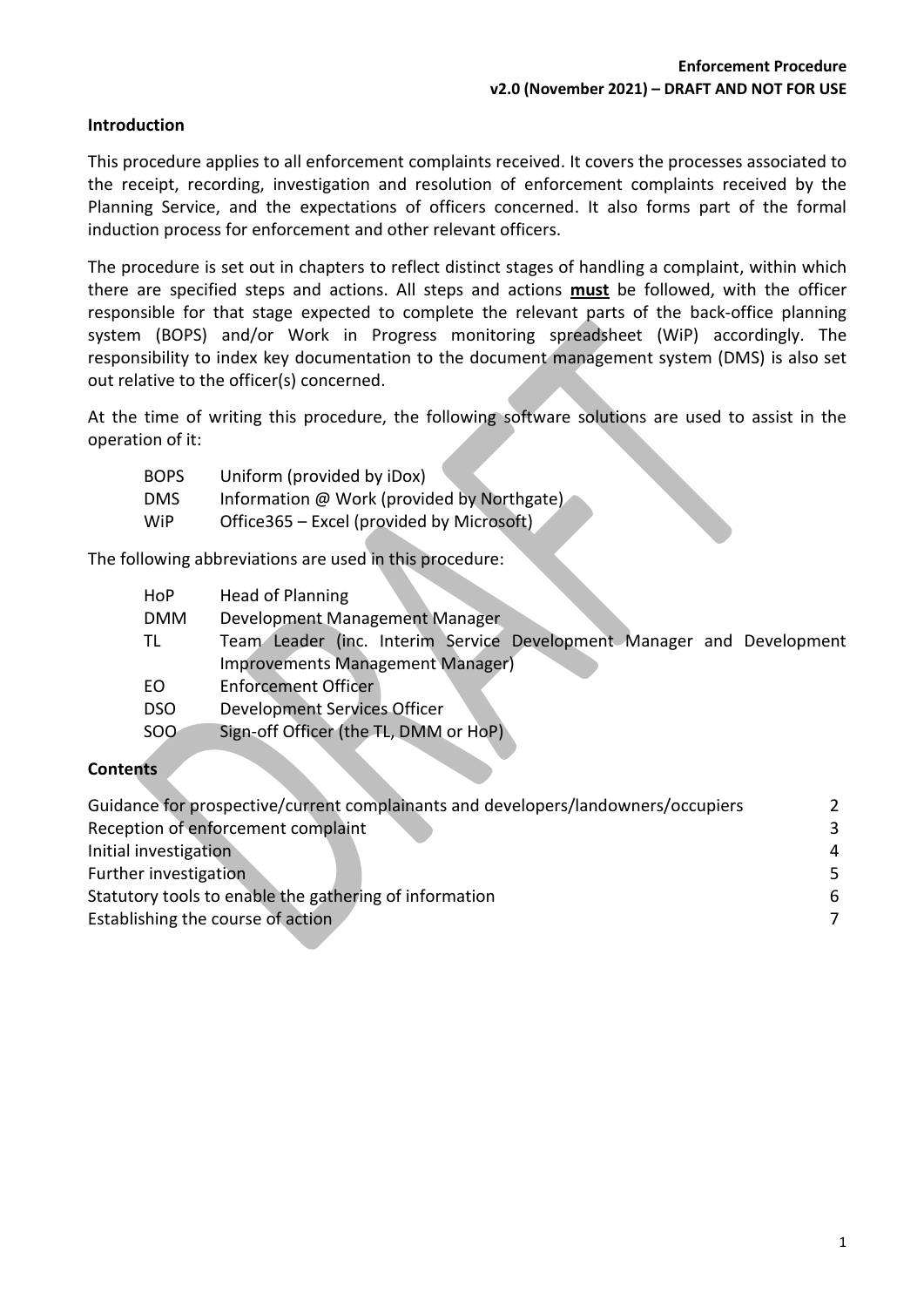# **Guidance for prospective/current complainants and developers/landowners/occupiers**

In operating this procedure, EOs and DSOs must be cognisant of the varying degrees of knowledge surrounding the planning system as a whole. Many will not understand that the Council cannot involve itself with every single matter arising in day-to-day life, whilst others will also not appreciate that the local planning authority (LPA) is a defined function of the Council.

Aside from standard correspondence (e.g. acknowledgement of a complaint), communication will often need to be bespoke to the case concerned, and the stage of investigation. The manner in which correspondence is written must therefore consider the relevant audience, whilst opportunity should be taken to 'educate' interested parties in the limits to planning enforcement powers and likely timescales involved in remedying complaints. A single, well considered response can often avoid several subsequent questions and clarifications.

#### Principles of planning enforcement

The principles around planning enforcement must be clear. The following key messages must be remembered at all times:

- The taking of enforcement action is a discretionary power of the LPA;
- When enforcement powers are exercised, they must be exercised proportionately and in the public interest;
- Any formal action can only relate to an act of development having occurred (i.e. it cannot pre-empt development – see section 172(1)(a) of the 1990 Act);
- Planning practice guidance (the PPG) points LPAs towards achieving mutual resolutions, either through negotiation or retrospective regularisation (a retrospective planning application where appropriate);
- The decision to take formal action must be expedient, taking into account the development plan and any other material considerations (see section 172(1)(b) of the 1990 Act);
- Any formal action must be robustly evidenced if the LPA is to defend any challenge against it;
- When an enforcement notice is served, it cannot take immediate effect there is a 28-day period for it to do so, and there must also be a reasonable period allowed to comply with the steps to resolve the breach concerned;
- If an appeal is lodged, the compliance period is suspended until an appeal decision is issued. The compliance period may be varied by the Inspector;
- For a Breach of Condition Notice (BCN) to be used, there must be absolute certainty that the condition has effect – that the development concerned has been carried out (brought into use) as approved and that the breach has occurred subsequently;
- Enforcement officers can only advise developers to cease works, with a formal Stop Notice required to command cessation. Here, the degree of harm arising must be exceptional and causing serious environmental harm. Such powers attract a serious risk of compensation if planning permission is later granted for the development, either by the LPA or an Inspector.

The website and Enforcement Plan, as well as the PPG and the RTPI's '[Planning Enforcement](https://www.rtpi.org.uk/media/5306/planning-enforcement-handbook-for-england-final.pdf)  [Handbook](https://www.rtpi.org.uk/media/5306/planning-enforcement-handbook-for-england-final.pdf)' should be relied upon to expand upon these matters. The current Enforcement Plan sets out the expectations of officers in undertaking an initial investigation of a complaint, and improved monitoring of complaints is helping to ensure resolutions are being reached in a timely and proportionate fashion.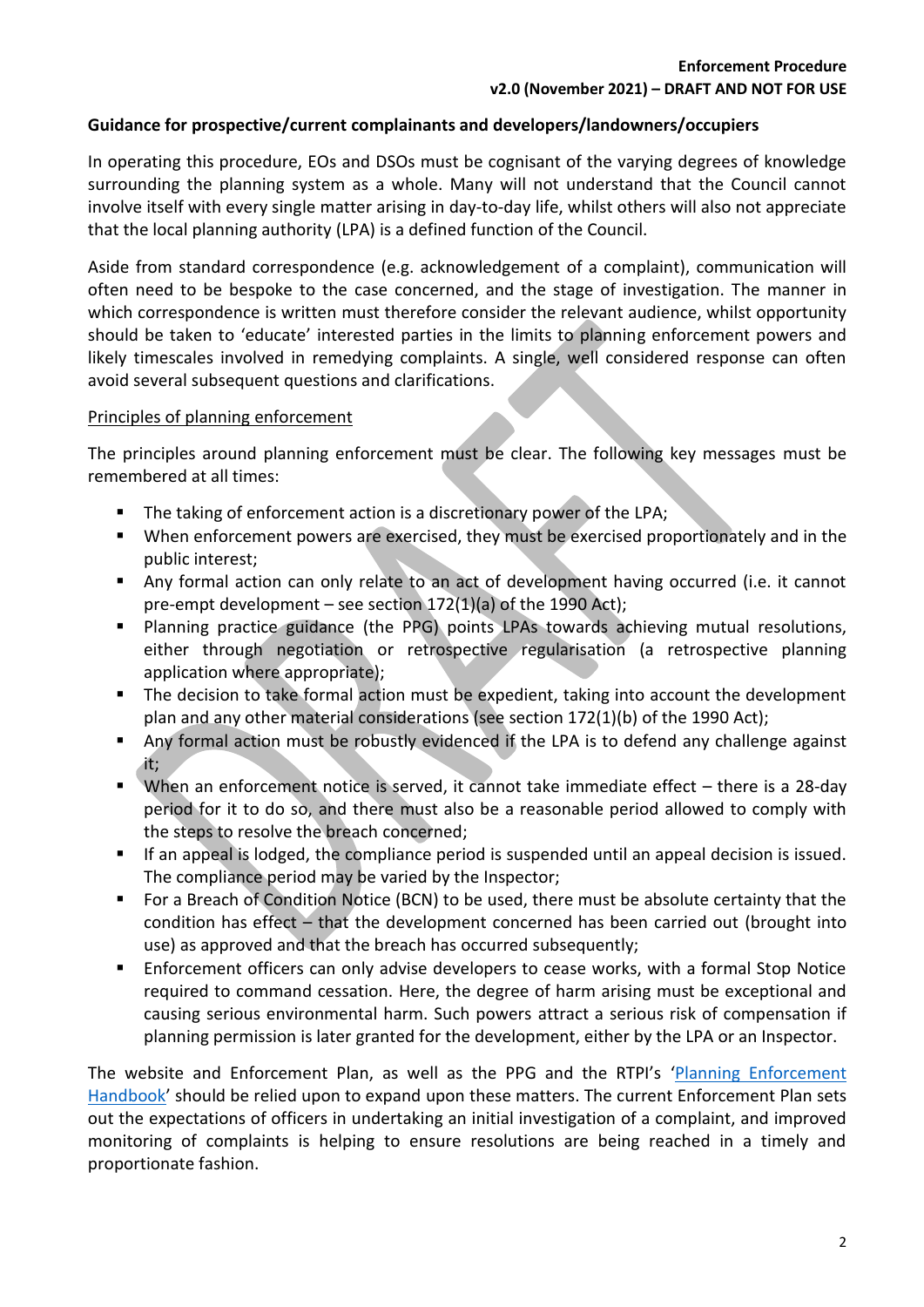# **Reception of enforcement complaint ('the complaint')**

Timescale: within 24 hours (1 working day) of the complaint

- 1. Does this matter present a possible danger to the public? If so, then flag immediately to TL and/or DMM, as well as relevant department (e.g. MKC Highways).
- 2. The DSO queries the BOPS for any existing case(s) related to the specific breach being reported.
- 3. If there is an existing case for the same breach, then the complainant is added as further complainant on that file and sent an acknowledgement, and thereafter receives any updates on the investigation. The complaint form/email is indexed to the DMS.
- 4. If there is no existing case in relation to the specific breach being reported, then a new case file is opened in the BOPS (i.e. if the description needs to be changed to accommodate the fresh alleged breach, then this indicates a fresh complaint
- 5. . When assigning the case, priority should be given to EOs who have dealt with the site previously. The complaint form/email is indexed the DMS.

<<Insert list of Breach Types and how the complaint should be matched to the correct Type, and thus priority>>

Explanatory note: while the LPA may issue a single enforcement notice which deals with multiple breaches, each breach must have a reference number. This allows for clear distinction between unauthorised works/uses/activities to be made and reflects the amount of work the site is generating. If there are 10 identified breaches on a site and only 9 are resolved, it appears as though no breaches have been resolved. Adding granularity means that performance statistics accurately represent the work carried out by officers.

It also means that where multiple notices and appeals are underway, we need to distinguish between them clearly.

- 6. The complainant is sent a standard acknowledgement email, providing the EOs contact details and timeframes for initial investigation. This can be found in the templates folder as ENFLetter1Ack.
- 7. Complaint and acknowledgment uploaded to the DMS. Event Action created in BOPS as to when the acknowledgement letter was sent. The WiP is updated with a new entry to reflect the BOPS.

*(Template letter to include details of the case, officer assigned and request for addition information/photos)* 

8. <<The local Ward Members and Parish are alerted to the existence of a new complaint. Due to data protection issues and to ensure public confidence, this can only summarise the site address and alleged breach, and reference number>>.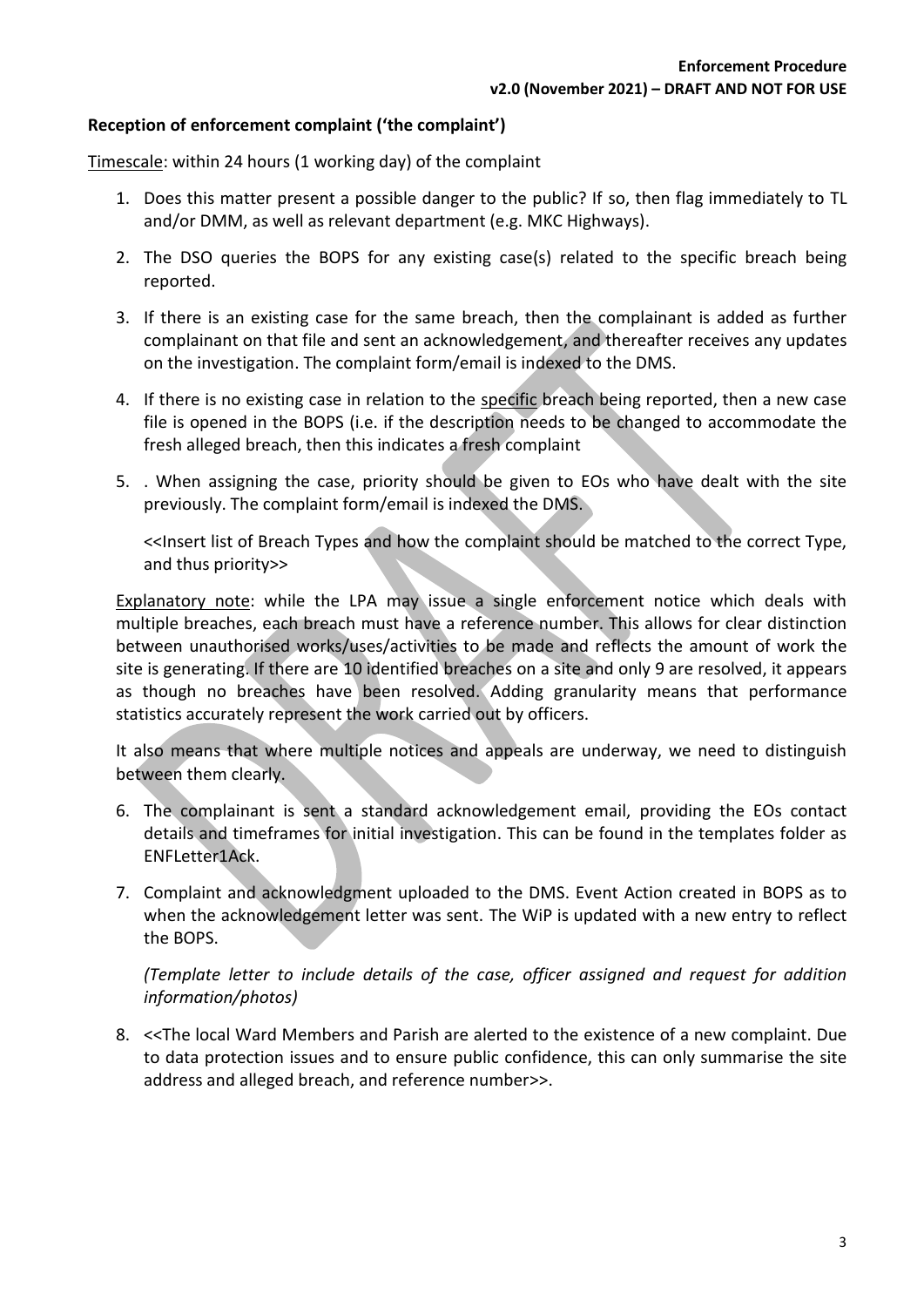# **Initial investigation**

Timescale: within 2 working days of receipt of the complaint

1. The EO reviews the complaint and available records. Notes of findings are recorded in the Initial Investigation pro-forma [**Annex 1**], with this indexed to the DMS.

The following records should be considered:

- Planning & enforcement records
- Building control records
- Council Tax/Business Rates records
- Electoral Register
- MKC Housing Team records
- MKC Environmental Health records
- Land Registry
- **Companies House**
- Google Earth / Street View (see below)
- Rightmove/Zoopla/local estate agents
- DVLA, Environment Agency, etc.
- 2. Where possible, a virtual site visit is conducted. This allows potential to establish if breaches are likely immune through the passage of time. All findings must be recorded in the Site Visit pro-forma [**Annex 2**], with this indexed to the DMS.
	- ➢ Google Street View, Google Earth, Bing Maps and internal GIS should be checked, carefully observing the dates concerned. As with internal GIS, StreetView and Google Earth also allow 'roll back' to previous dates.
	- $\triangleright$  If there is any uncertainty about the location of the breach, the EO must contact the complainant directly for additional information. Where possible, photos should be requested from the complainant, as this can aid with identification of the location and comparison of the works or use with aerial/street level photography (e.g. whilst a structure might appear to be lawful by way of aerial/street level photography, the works being carried out may be a replacement of that structure).
	- ➢ The EO should always err on the side of caution. Most complaints arise from a result of works being carried out at that time. If there is any doubt as to whether the description of the breach exactly matches that alleged, an in-person visit must be carried out (see next section).
- 3. Initial contact is made with the owner/developer if the complaint cannot be closed as a result of information gathered from the initial investigation or virtual site visit.

High priority cases (Works to listed buildings, important buildings in a conservation area, or trees, or breach of condition (see breach types))

- 4. The EO contacts the complainant immediately for more details about the potential breach.
- 5. Where contact details are available, the EO contacts the owner/developer to establish activity and/or negotiate a mutual cessation of the works/activity.
- 6. Legal officers should be alerted to the potential for serving a Notice(s) or making of a Tree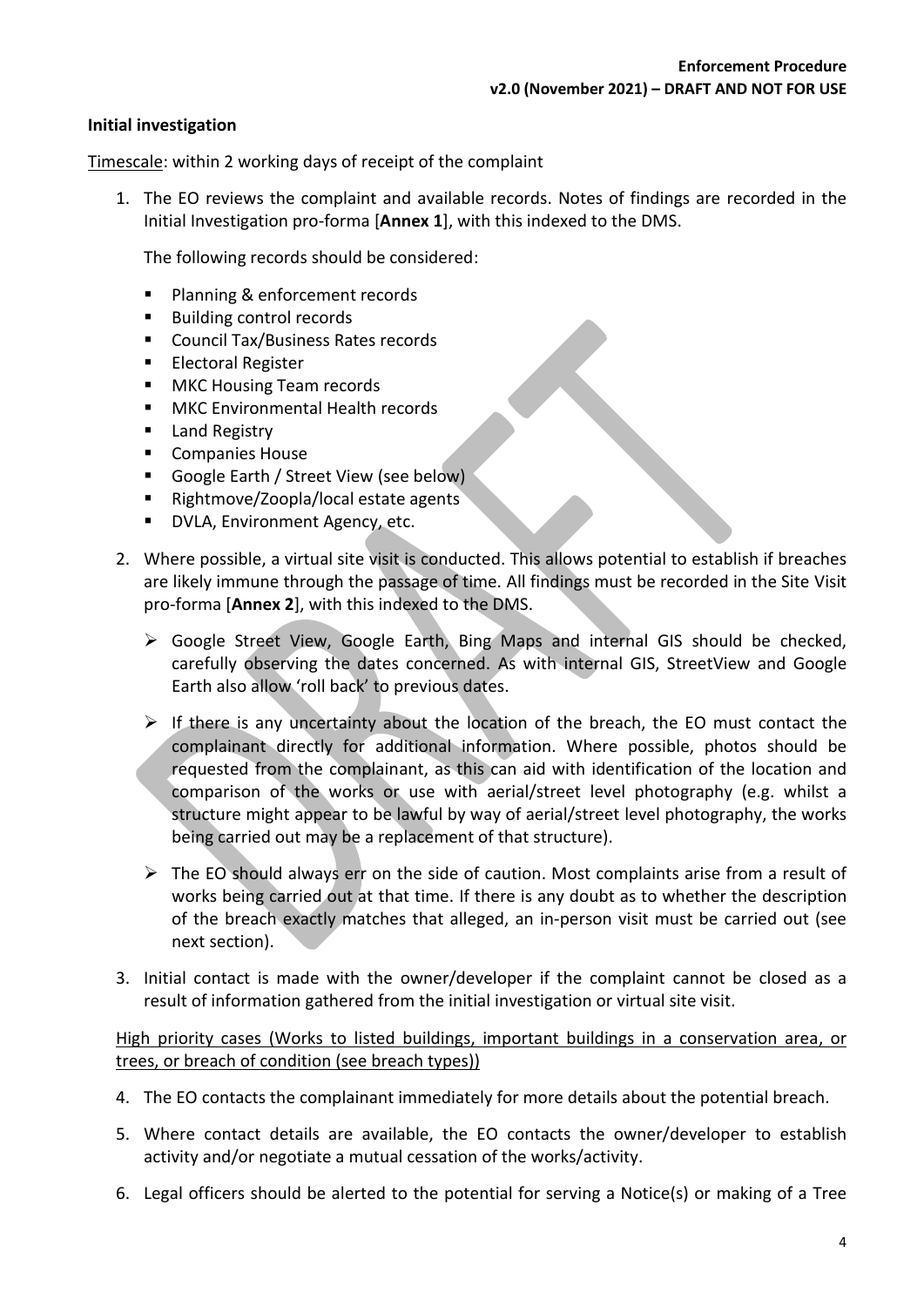Preservation Order (TPO).

7. The EO attends site as soon as possible (see 'Further Investigation' section below). If there is ongoing work which may cause irreparable damage, a speedy intervention is crucial. If the EO is not able to attend within an appropriate timeframe, then they should liaise with other EOs and their TL for support.

## Referrals to other departments

- 8. The EO contacts the relevant MKC department to alert them of the complaint and their initial findings. The complaint form/email and a copy of the Initial Investigation report should be provided to this department (note: that department is subject to GDPR in the same way as Planning Services). Evidence of this correspondence must be indexed to the DMS.
- 9. The EO completes a Recommendation Report, using the pro-forma [**Annex 3**]. This is then submitted to the TL for review.
	- ➢ **Note:** as the substantive text of the Recommendation Report will be distributed upon closure of the complaint, it must be written so **not** to identify individuals involved (especially the complainant). Parties involved must be referred to as 'owner', 'developer', etc.
- 10. If the recommendation is agreed, the TL countersigns the Recommendation Report. The EO indexes this to the DMS.
- 11. The EO updates the complainant of the referral and provides the relevant contact details for that department/officer. This correspondence must be indexed to the DMS. The WiP should then be updated accordingly and row highlighted to signal that the complaint requires closure in the BOPS.
- 12. The TL reviews the WiP, checking that all relevant correspondence has been saved in the DMS, and closes the relevant record in the BOPS, updating the WiP accordingly.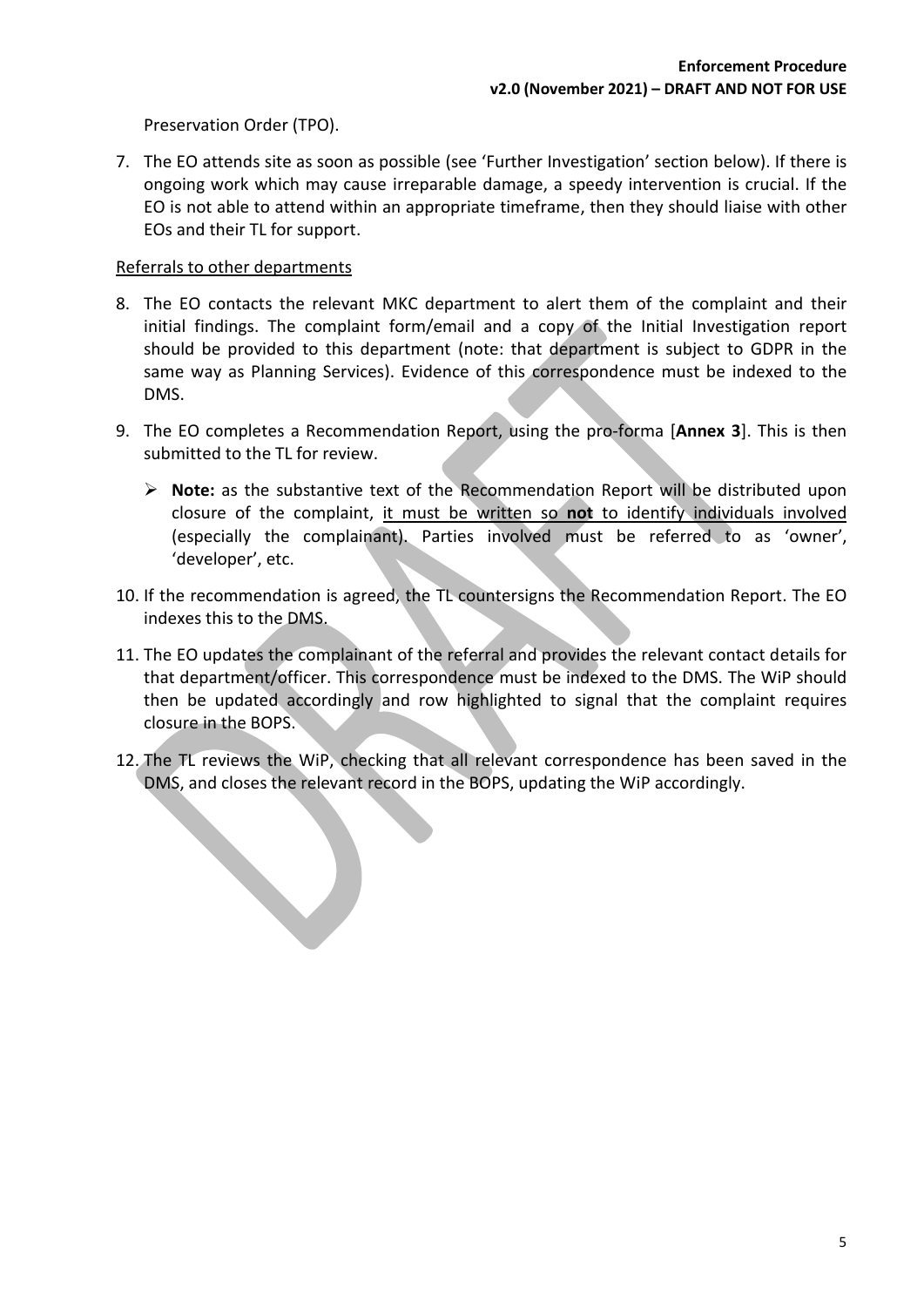#### **Further investigation**

| <b>Priority</b>            | <b>Description</b>                                                                                                                                                                         | <b>Response</b><br>time      |
|----------------------------|--------------------------------------------------------------------------------------------------------------------------------------------------------------------------------------------|------------------------------|
| High                       | Unauthorised demolition, partial demolition or significant alteration of a<br>٠<br>building that is essential to retain the character of a Conservation Area or to<br>the open countryside | Within 2<br>working<br>days  |
|                            | Unauthorised works to a Listed Building<br>٠                                                                                                                                               |                              |
|                            | Irreversible harm to the amenity of a Conservation Area<br>п                                                                                                                               |                              |
|                            | Unauthorised works to trees covered by a Tree Preservation Order or in a<br>٠<br><b>Conservation Area</b>                                                                                  |                              |
|                            | Non-compliance with planning conditions<br>п                                                                                                                                               |                              |
| <b>Medium</b>              | Breach which results in serious demonstrable harm to the amenity of the<br>٠<br>neighbourhood                                                                                              | Within 10<br>Working<br>Days |
|                            | Unauthorised development in a designated area<br>٠                                                                                                                                         |                              |
|                            | Source of significant public complaint<br>٠                                                                                                                                                |                              |
| Low                        | Unauthorised development which is not the source of significant public<br>ш<br>complaint                                                                                                   | Within 20<br>working         |
|                            | <b>Erection of advertisements</b><br>٠                                                                                                                                                     | days                         |
|                            | Untidy land<br>٠                                                                                                                                                                           |                              |
| <b>No</b><br><b>Action</b> | If more appropriate to be investigated by another department, agency or<br>ш<br>organisation or a matter not subject to planning control                                                   | N/A                          |

Timescale: within the timescales specified by the Enforcement Plan:

# Site visits in person

- 13. EOs/TLs should always comply with the Site Visit Safety Protocol and Lone Worker guidance as applicable.
- 14. Powers of Entry must be held by a EO/TL attending the site visit.
- 15. Unannounced site visits should be discussed with the TL prior to scheduling. All other visits should be arranged in advance with the relevant person(s). Use of Land Registry to obtain owner details may be required, thus delaying the visit slightly.
- 16. At the visit, the owner/developer should be advised that, going forward, they may wish to be represented by a planning professional. This is beneficial to all as it elevates the likely quality and completeness of further information required/applications made, etc.
- 17. Measurements of relevant buildings and structures should be taken, with notes taken in diagrammatical form. Available equipment (laser measure, tape measure, ranging pole, etc.) should be taken in all cases. Where possible, measurements taken should be photographed/agreed with the other persons present during a visit and recorded as such. All photos/diagrams/notes must be uploaded and/or scanned to the DMS within 1 working day of the site visit.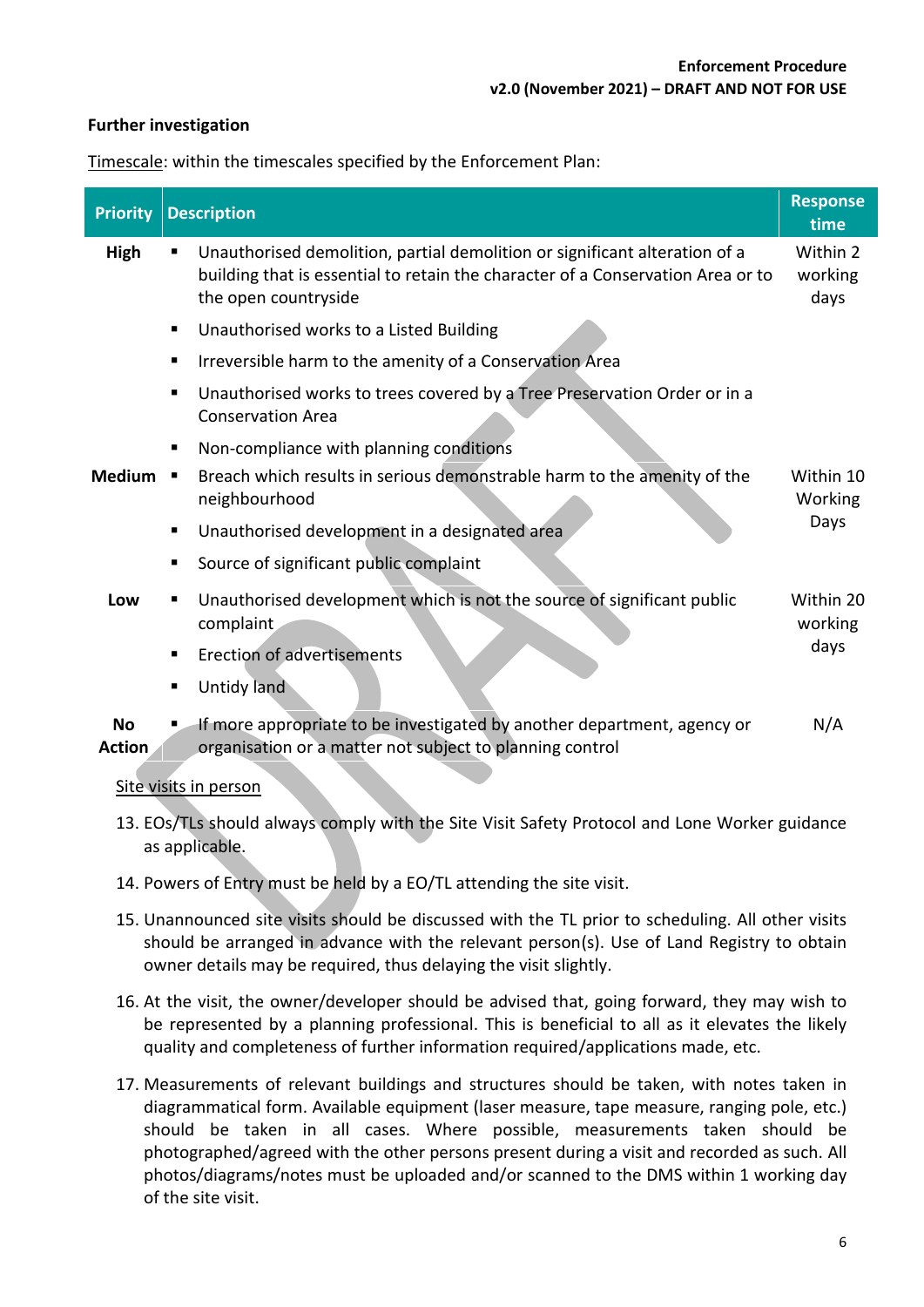- 18. Where the size or scale of the building/structure, etc. prevents accurate measurement with available equipment, the owner/developer should be requested to provide an up-to-date topographical survey of the site within an agreed, reasonable timeframe.
	- ➢ **Note:** a chartered surveyor should be required. This ensures that they are professionally accredited so reliance can be placed on the accuracy of their survey.
- 19. Where the breach relates to use of occupied property (e.g. rooms in a HMO), the owner/developer should be asked whether there are any safeguarding concerns with taking photos. At all times, care should be taken to exclude individuals from photos. Photos and/or diagrammatical notes of observations should be taken (e.g. to note where rooms are individually locked or served by kitchen/WC facilities). All photos/diagrams/notes must be uploaded and/or scanned to the DMS within 1 working day of the site visit.
- 20. A Site Visit pro-forma [**Annex 2**] must be completed by the EO within 1 working day of the visit and uploaded to the DMS. Any associated photos not saved within the Site Visit pro-forma must be uploaded to the DMS. The written portion of the notes should be copied into the BOPS as a site visit action.
- 21. If access is not possible (e.g. due to the site being locked or no other parties attending as agreed), or threatening behaviour is experienced, then the EO should abandon the visit and agree an alternative date and time with the owner/developer. A Site Visit pro-forma [**Annex 2**] must still be completed by the EO within 1 working day of the visit and uploaded to the DMS. If this occurs a second time (accompanied by another EO or the TL in the case of threatening behaviour), a Site Visit pro-forma must still be completed by the EO within 1 working day of the visit and uploaded to the DMS, but the matter should then be discussed with the TL so to establish an approach to gaining access.
	- ➢ **Note:** following the first attempt, the owner/developer should be warned that a further failed attempt will be taken as indicative of their lack of co-operation, unless good reason for not facilitating access can be demonstated.
- 22. If denied access, the EO should make a note as to why, for the record. Do not argue about rights of access. If there is a disagreement, discuss later with the TL so to establish an approach to gaining access.
	- ➢ **Note:** following the first attempt, the owner/developer should be warned that a further failed attempt will be taken as indicative of their lack of co-operation.

# Virtual site visits by video call

- 23. This type of visit must only be used in exceptional circumstances (e.g. due to the owner/occupier currently isolating due to a positive Covid-19 test) or where there are significant safeguarding issues for occupiers (e.g. at a secure residential institution). In all cases, efforts must be first made to attend in person, as in-person observations will be more reliable as evidence under a prosecution.
- 24. Officers should only use work devices to connect for remote visits with individuals on site/at the premises. Under no circumstances should personal device details be provided.
- 25. Notes of observations must be taken by the EO during the call. Calls must not be recorded by the EO for data protection reasons. If visual records of specific elements are needed, then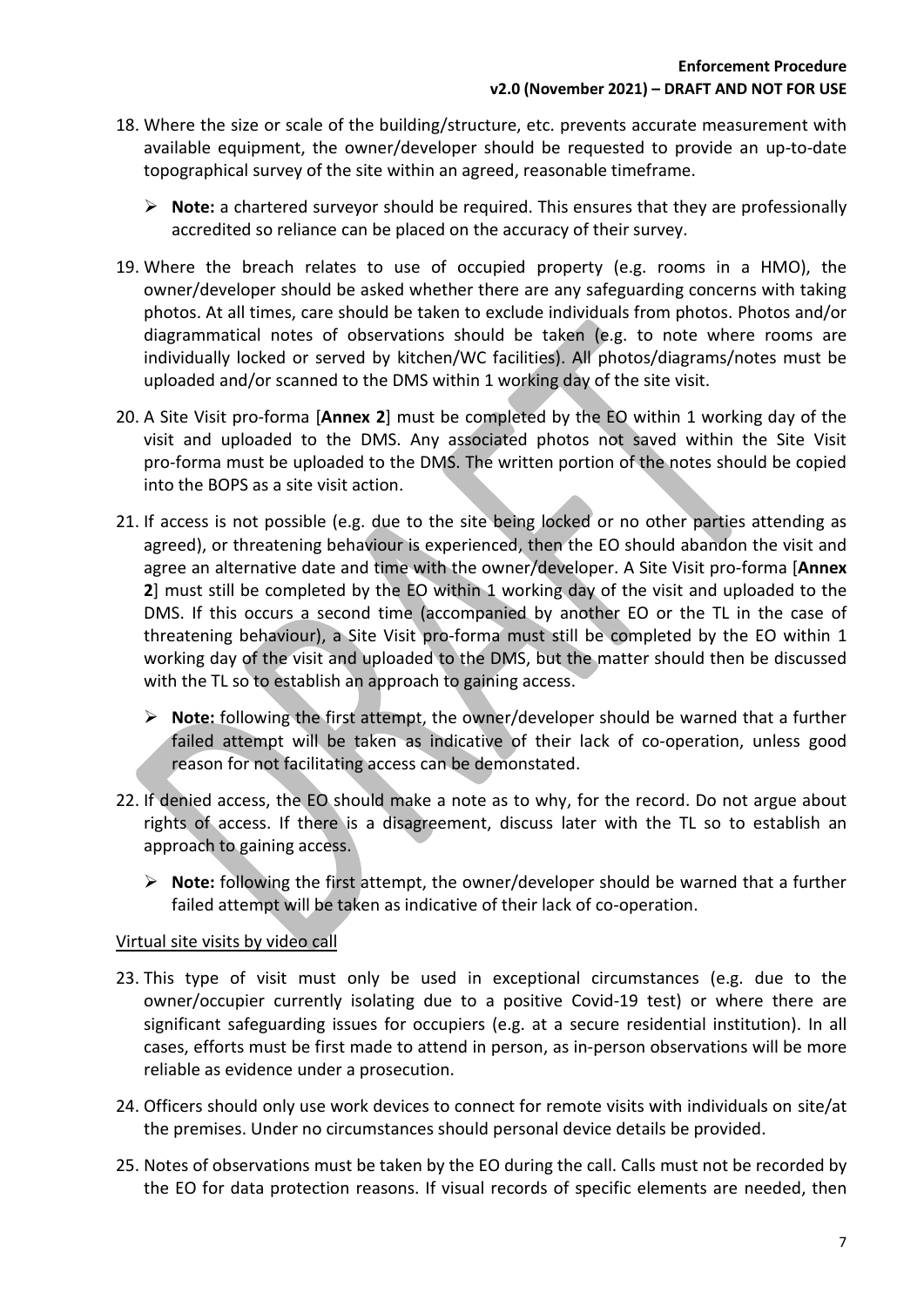photographs should be subsequently requested from the owner/occupier. A Site Visit pro-forma [**Annex 2**] must be completed by the EO within 1 working day of the visit and uploaded to the DMS.

26. A site visit notes sheet should be completed by the officer immediately following the call. The written portion of the notes should be copied into the BOPS as a site visit action.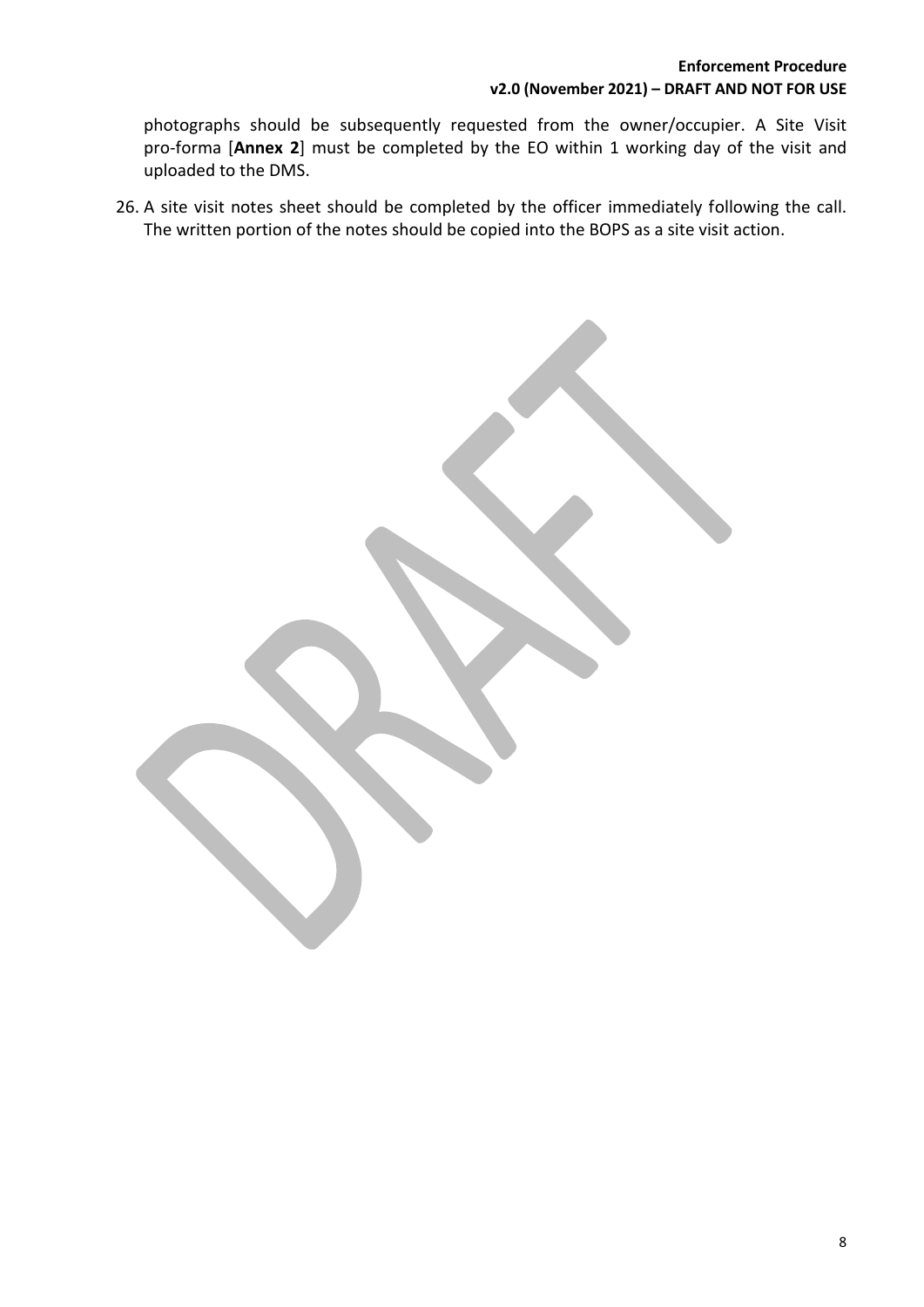# **Statutory tools to enable the gathering of information**

The LPA must take steps to ensure, as far as possible, that all available and relevant information has been obtained. There are three tools available to gather such information:

A Planning Contravention Notice (PCN) (under section 171C of the 1990 Act)

The notice must contain the following:

- o A description of the land to which it refers, referenced by a red edged site plan;
- o Details of the alleged breach;
- o What is required (i.e. the questions);
- o The time for compliance (i.e. 21 days);
- o A warning regarding non-compliance and providing false information;
- o Additional information regarding further action and compensation in respect of a stop notice.

Sections 171C(2) & C(3) set out the type of information that can be obtained via a PCN. The LPA can also ask other questions it considers necessary. Such questions should be kept clear and straightforward, requiring simple specific responses (wherever possible) relating to the breach of planning control.

A PCN cannot be used speculatively (i.e. a breach must be apparent, although there need not be definitive proof on all aspects).

A PCN cannot be used to obtain information in relation to suspected breaches relating to listed buildings, conservation areas, hazardous substances, or protected trees.

A Section 330 Notice (under section 330 of the 1990 Act)

A Section 330 (s330) notice can be served on the occupier of any premises and any person who, either directly or indirectly, receives rent in respect of that premises.

The notice must specify the time by which the person(s) served must respond (at least 21 days)

The range of questions which can be asked is limited under section 330(2). Consequently, the notice is only useful to ascertain current land use and ownership details.

■ Requisition for Information (RfI)

Section 16 of the Local Government (Miscellaneous Provisions) Act 1976 enables a LPA to obtain information for the purpose of exercising its powers under the 1990 Act.

A requisition may be served on:

- o the occupier of the land;
- $\circ$  any person who has an interest in the land either as freeholder, mortgagee or lessee, or who directly or indirectly receives rent for the land; and
- $\circ$  any person who, in pursuance of an agreement, is authorised to manage the land or to arrange for the letting of it.

A requisition can therefore be served on a bank or building society, etc.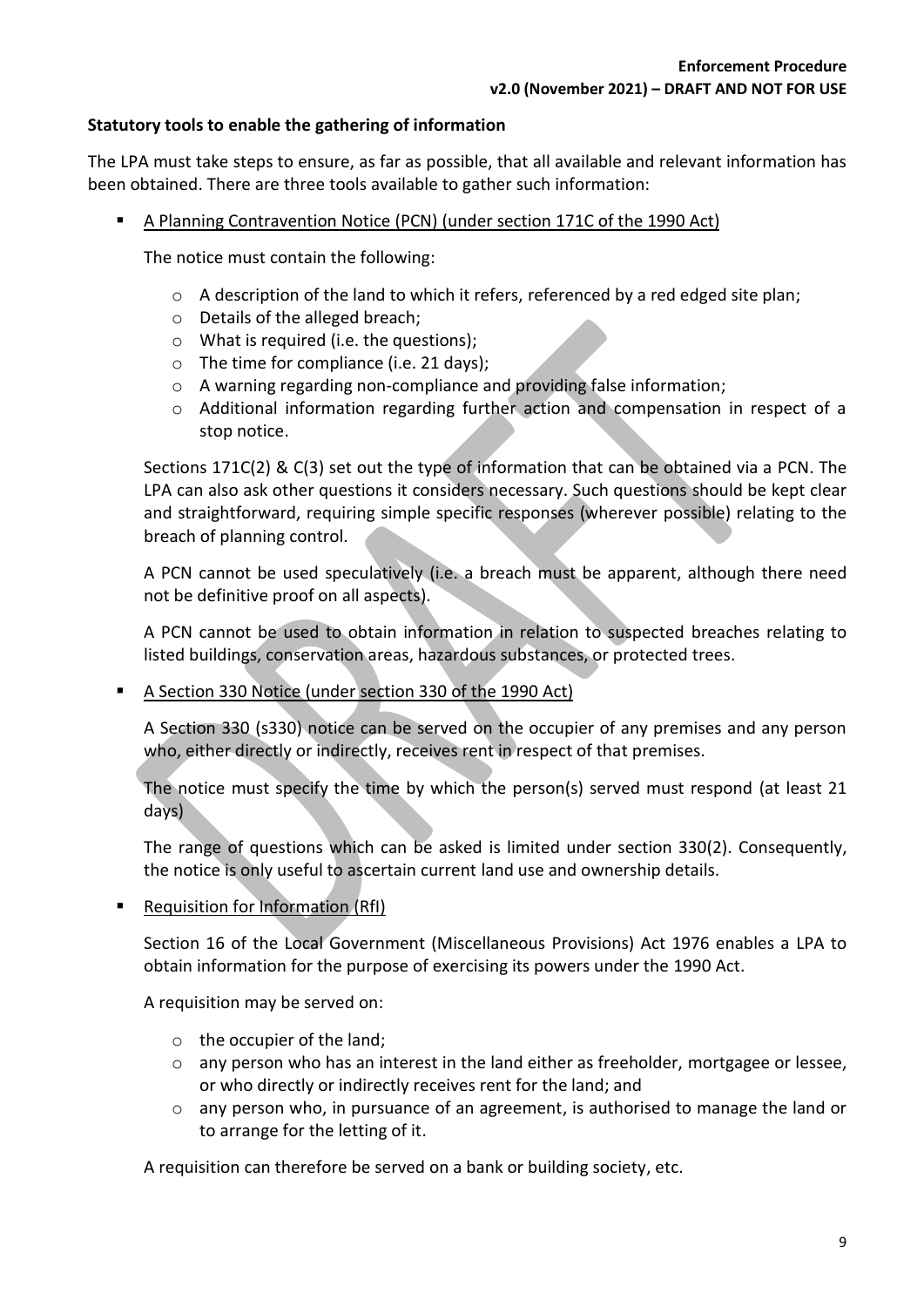The requisition must specify:

- o the land;
- o the function and enactment conferring the function; and
- o the period by which the recipient must provide the LPA with the information (at least 14 days)

If all that is required is information regarding the ownership of land, it may be more useful to serve a Requisition for Information.

Timescale: upon completion of the initial investigation or site visit, whichever is the latter:

- 1. Determine whether there is a need for a PCN, s330 notice or RfI. Discuss this with the TL to agree the principle of issuing one.
- 2. Draft the PCN, s330 notice or RfI, including the questions in a manner which requires specific responses (i.e. consider whether an open or closed question is best), and provide it to the TL for review.
- 3. The TL provides comments/track changes accordingly and authority for service. This authority needs to be uploaded to the DMS.
- 4. <<To be completed>>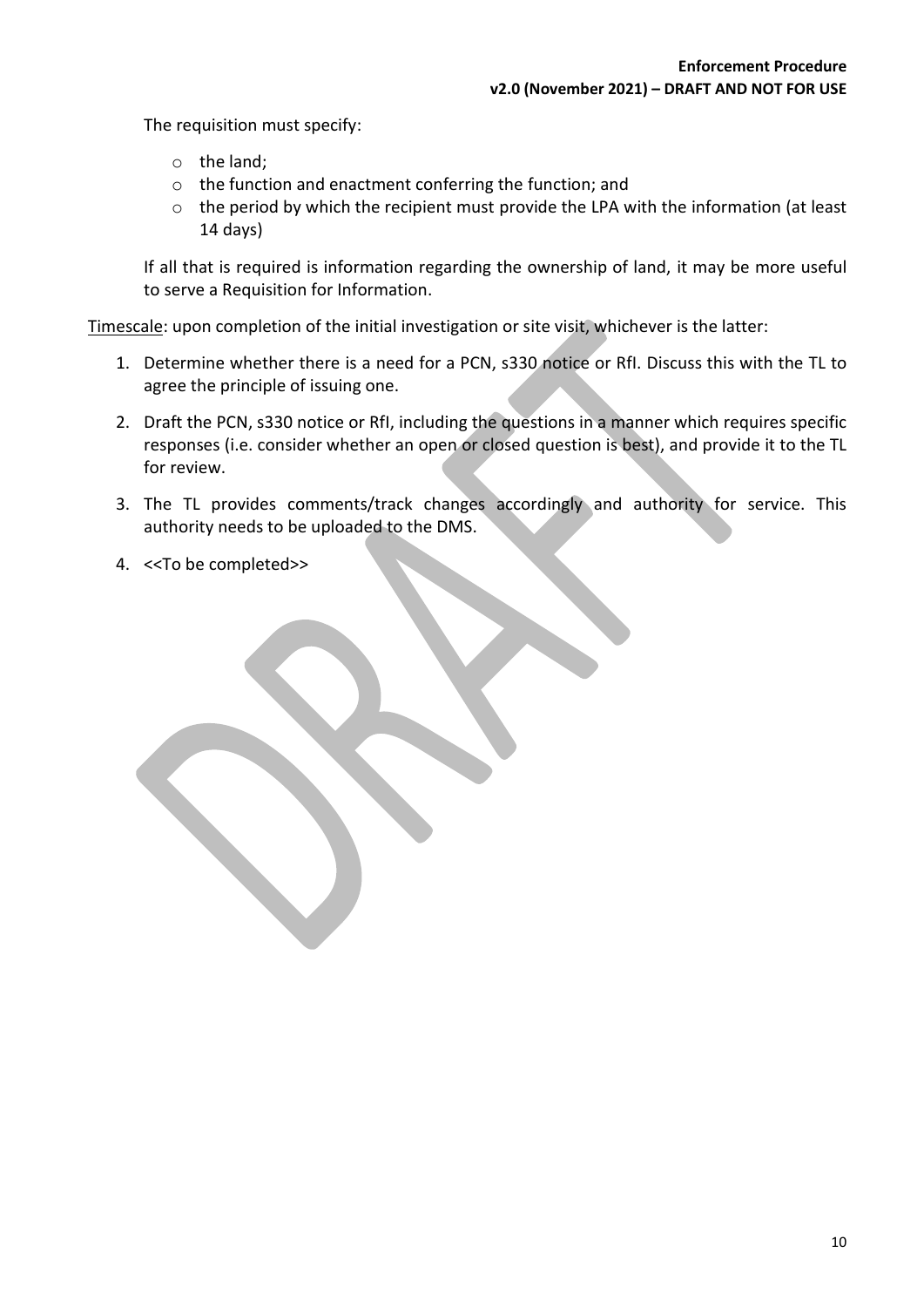## **Establishing course of action**

Breach not established:

- 1. Request access or further details from the complainant. Note in communication that the case may be closed if a breach cannot be confirmed. Photos and observations should be invited.
- 2. Consider a PCN or access letter.
- 3. Gain access to relevant areas via the complainant.
- 4. Discuss next steps with Team Leader. Record conclusions of discussion on Uniform.
- 5. Where no breach has been established, move to the 'Case Closure' section below.

Breach established:

- 6. Raise the issues presented in the next case conference with TL. Should discretion be exercised in relation to this breach?
- 7. Regularising breaches where possible should be the priority response as it provides closure in the long term through a formal assessment of the development's impacts, and allows for interested parties to bring forward material considerations through the publicity process.
- 8. Inviting an application is at the discretion of the EO and should not be automatic in all cases. In order to inform the decision as to whether an application should be invited, a discussion with the relevant planning officer for the Parish should be held. The planning officer should be asked to identify:
	- a. Relevant planning policies;
	- b. Relevant constraints applicable to the site;
	- c. Relevant consultees;
	- d. Likely acceptability or otherwise of the development, with or without amendment from its current state; and
	- e. Validation requirements for an application
- 9. The EO should then liaise with relevant MKC consultees to establish likely acceptability or otherwise, and what information might be necessary to justify the proposal.
- 10. Communicate next steps with the owner/developer. Invite application within a reasonable period (i.e. for most domestic works, it should be possible to identify a suitable planning consultant and/or architect and have an application prepared within 28 days; for more complex proposals and where supporting studies are required this may extend to 2 months or more).
- 11. Update the complainant that an application is being invited and the anticipated timescales for its receipt. Advise that they will be updated by the EO upon validation of the application.
- 12. <<Monitoring>>
- 13. In the case of breaches where the development is not likely to be supported, invite a schedule of works to remediate the breach.
- 14. If no schedule is received or it is unreasonable, prioritise the case for discussion with the TL.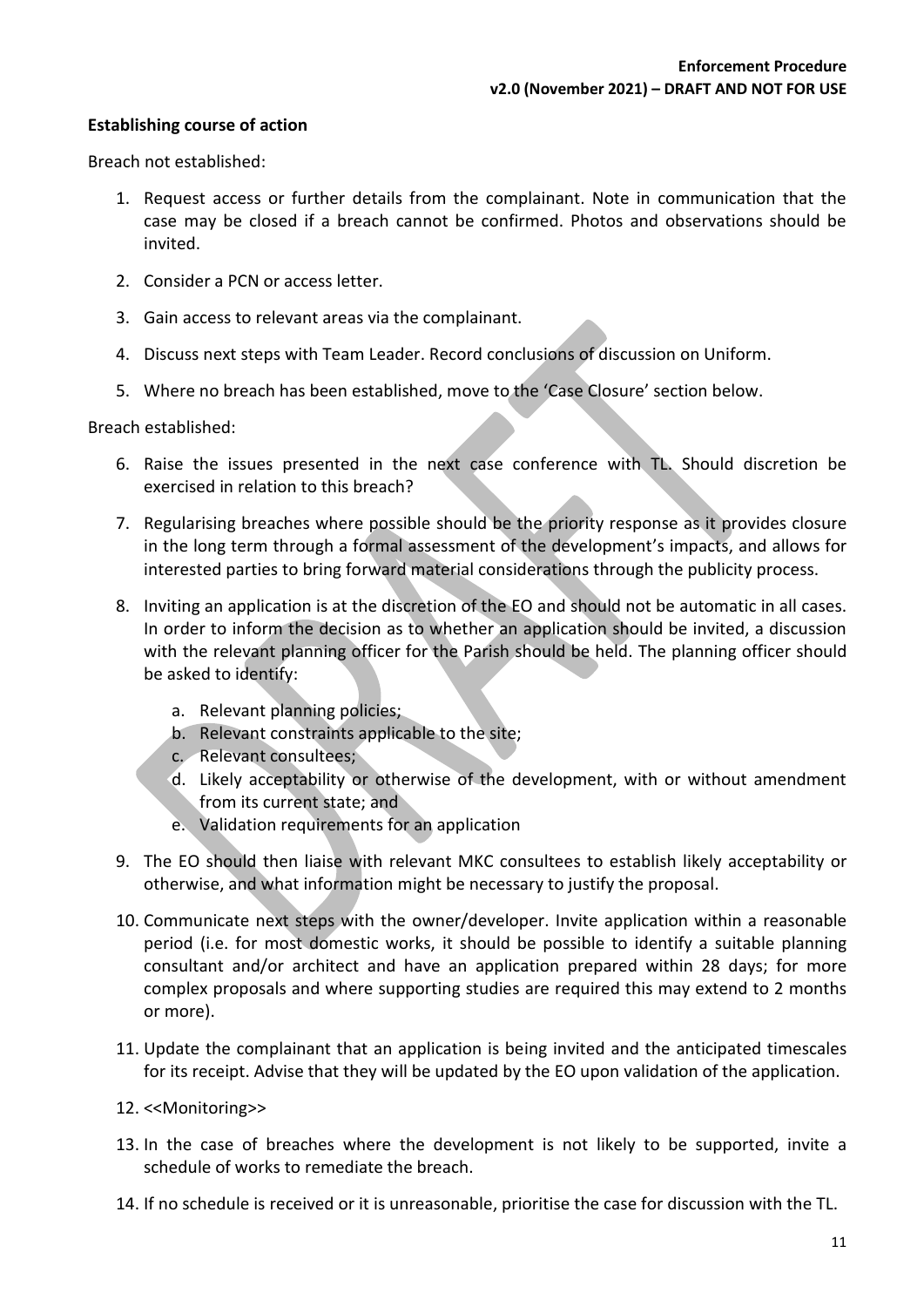# **Enforcement Notices:**

Timeframe: following establishing the course of action

- 1. Notices should be considered where the breach has a material negative impact on amenity, appearance of the building within its context or a protected asset (Open countryside, listed building, conservation area etc.).
- 2. If a planning application is ongoing service of a notice should be held pending determination. There may be exceptions based on the level of harm, but generally a full DM officer report can be used as the basis for a very strong enforcement notice.
- 3. An enforcement notice should be drafted specifically to address the perceived breach. Where there is more than one breach a discussion should be had with the Team Leader as to whether multiple notices should be served.
- 4. It should be noted that notice can be served against a use and against the physical development which enables it. There may be cause to regard them as distinct breaches.
- 5. An Enforcement Notice Report is prepared for the team leader, this should outline evidence of the breach, its impact and the remedy sought. A draft of the proposed notice text should be included with the report. The team leader checks the submission and forwards it to Legal Services for their final draft and service.
- 6. Legal Services places a copy of the notice on the S188 register and forwards a copy to the Planning Enforcement administrator for indexing.
- 7. The case officer updates the complainant with details as to the service of the notice and records this on the BOPS and DMS. The WiP must be updated accordingly.
- 8. The complaint remains open during the extant and compliance period for the Notice, noting that an appeal may suspend the latter. The complaint is not resolved until the breach is resolved.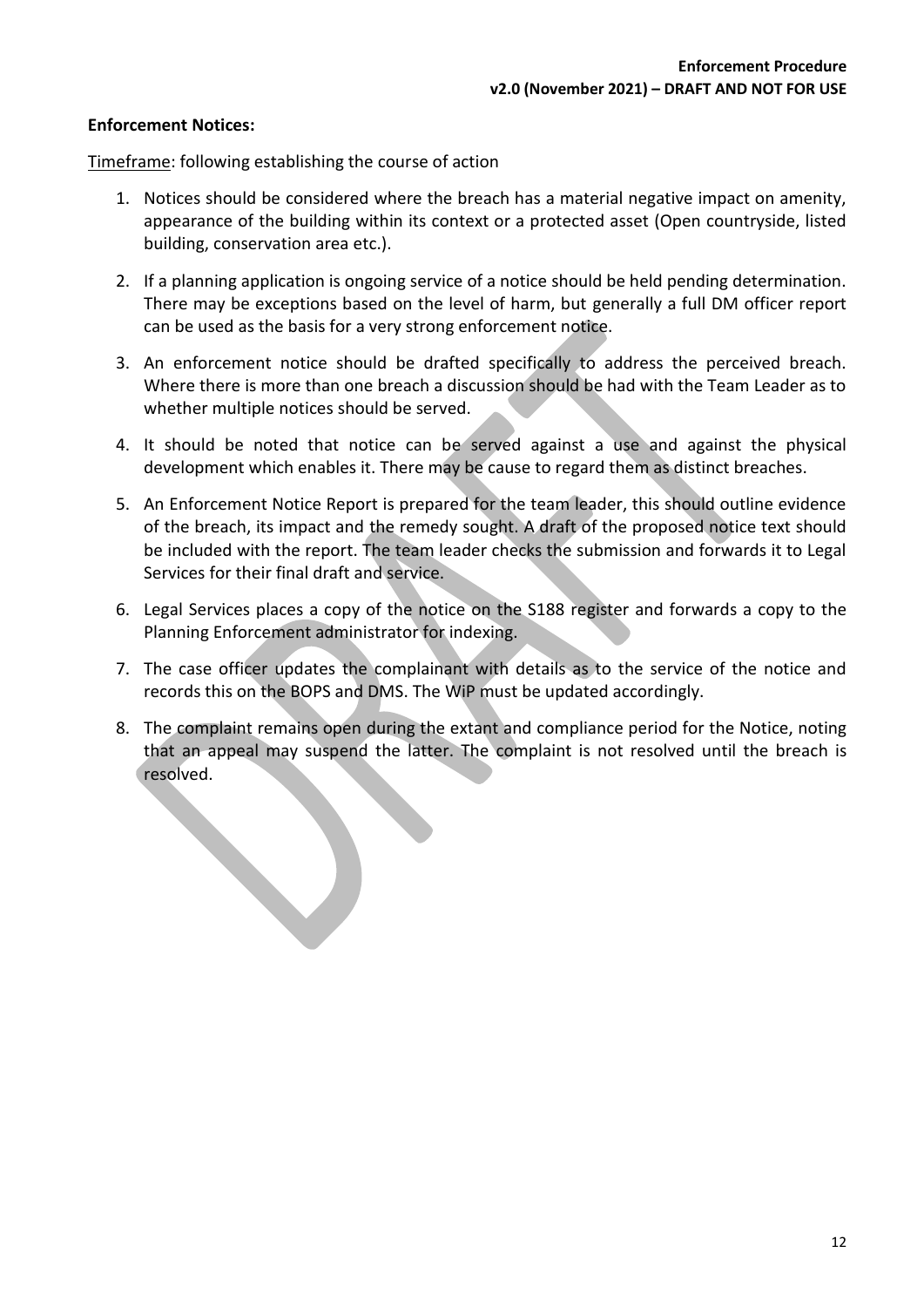# **Case Closure:**

Timeframe: ideally within 6 months of receipt, but longer where formal action has been taken and/or prosecution is required.

- 1. Write up a closure report specifying the basis on which the case is to be closed and providing relevant evidence. If the closure on expediency grounds, then it will not be signed off unless the reasoning is justified in relation to policy.
- 2. Closure communications to complainants should include the detailed reasoning as to why the case is being closed at this time.
- 3. All cases will be closed by either the Team Leader or by Senior Management if the Team Leader has been involved in the case. No officer may sign off their own recommendation.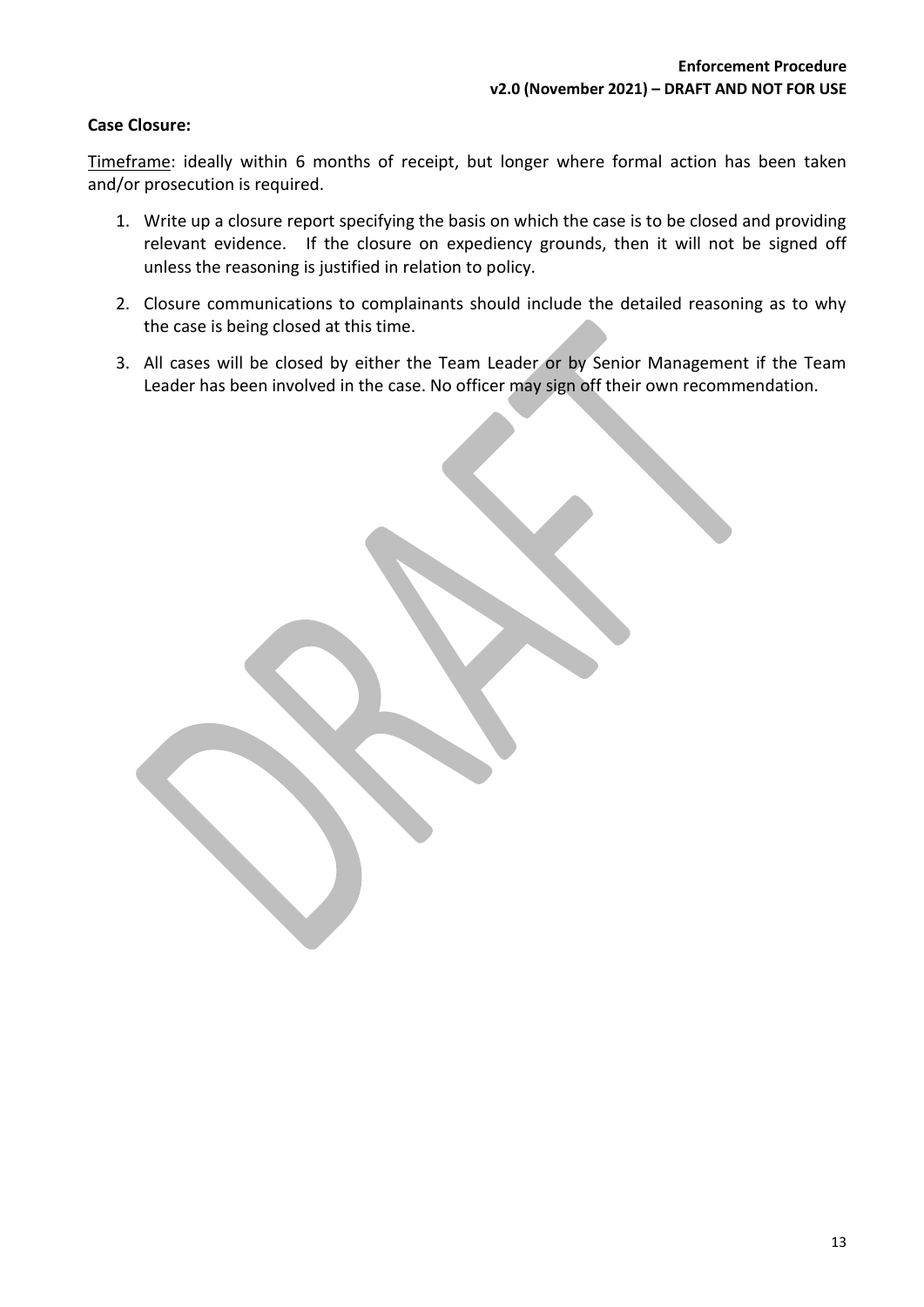**Annex 1**

|                                             | <b>Planning Enforcement Initial Investigation Notes</b>                                                                                                                 |                       |
|---------------------------------------------|-------------------------------------------------------------------------------------------------------------------------------------------------------------------------|-----------------------|
| <b>Reference number:</b>                    | YY/NNNNN/ENF                                                                                                                                                            |                       |
| Address of alleged<br>breach:               | Type here                                                                                                                                                               | milton keynes council |
|                                             |                                                                                                                                                                         |                       |
| Officer:                                    | Type here                                                                                                                                                               |                       |
| Date of report:                             | Click to enter a date                                                                                                                                                   |                       |
| Planning & enforcement records checked?     |                                                                                                                                                                         | Y/N/N/A               |
| Building control records checked?           |                                                                                                                                                                         | Y/N/N/A               |
| Council Tax/Business Rates records checked? |                                                                                                                                                                         | Y/N/N/A               |
| Electoral Register checked?                 |                                                                                                                                                                         | Y/N/N/A               |
| MKC Housing Team records checked?           |                                                                                                                                                                         | Y/N/N/A               |
| MKC Environmental Health records checked?   |                                                                                                                                                                         | Y/N/N/A               |
| <b>Land Registry checked?</b>               |                                                                                                                                                                         | Y/N/N/A               |
| <b>Companies House checked?</b>             |                                                                                                                                                                         | Y/N/N/A               |
| Google Earth / Street View checked?         |                                                                                                                                                                         | Y/N/N/A               |
|                                             | Rightmove/Zoopla/local estate agents checked?                                                                                                                           | Y/N/N/A               |
| DVLA, Environment Agency                    |                                                                                                                                                                         | Y/N/N/A               |
| PCN to be issued?                           | Y/N/N/A<br>Instruction to legal sent:<br>Click to enter a date                                                                                                          |                       |
|                                             |                                                                                                                                                                         |                       |
| Notes:                                      | Type observations here, summarising what is observed from above records. Where<br>StreetView or aerial photography (Google, Bing or GIS) is used, reference the date of |                       |
|                                             | the photography and provide a short URL to that exact view (for Google and Bing).                                                                                       |                       |

Relevant documents:

*Provide URL and screenshots of any webpages viewed (noting that pages can be removed/archived at a later date). Also provide list of documents indexed to I@W.*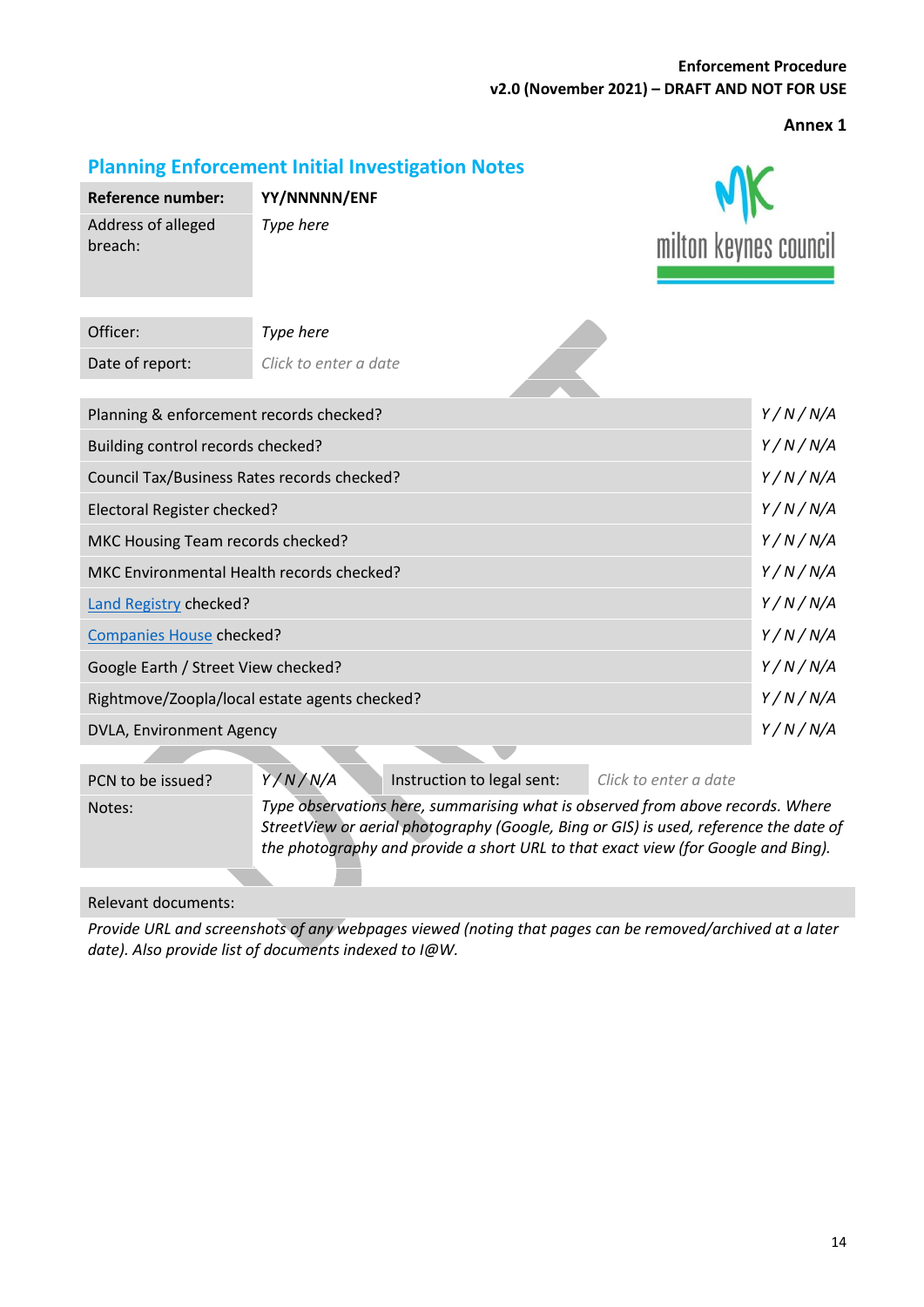**Annex 2**

# **Planning Enforcement Site Visit Notes Reference number: YY/NNNNN/LLL** Address of alleged *Type here* milton keynes council breach: Officer: *Type here* Others present: *Type here* Date of visit: *Click to enter a date* Approx. time of visit: *Type here* Virtual visit? *Yes / No* Date of photography: *Click to enter a date* Source of photography: *Type here* Notes: *Type notes here…* Photos: *Highlight this text and insert photos. Alternatively upload photos to planning file.*